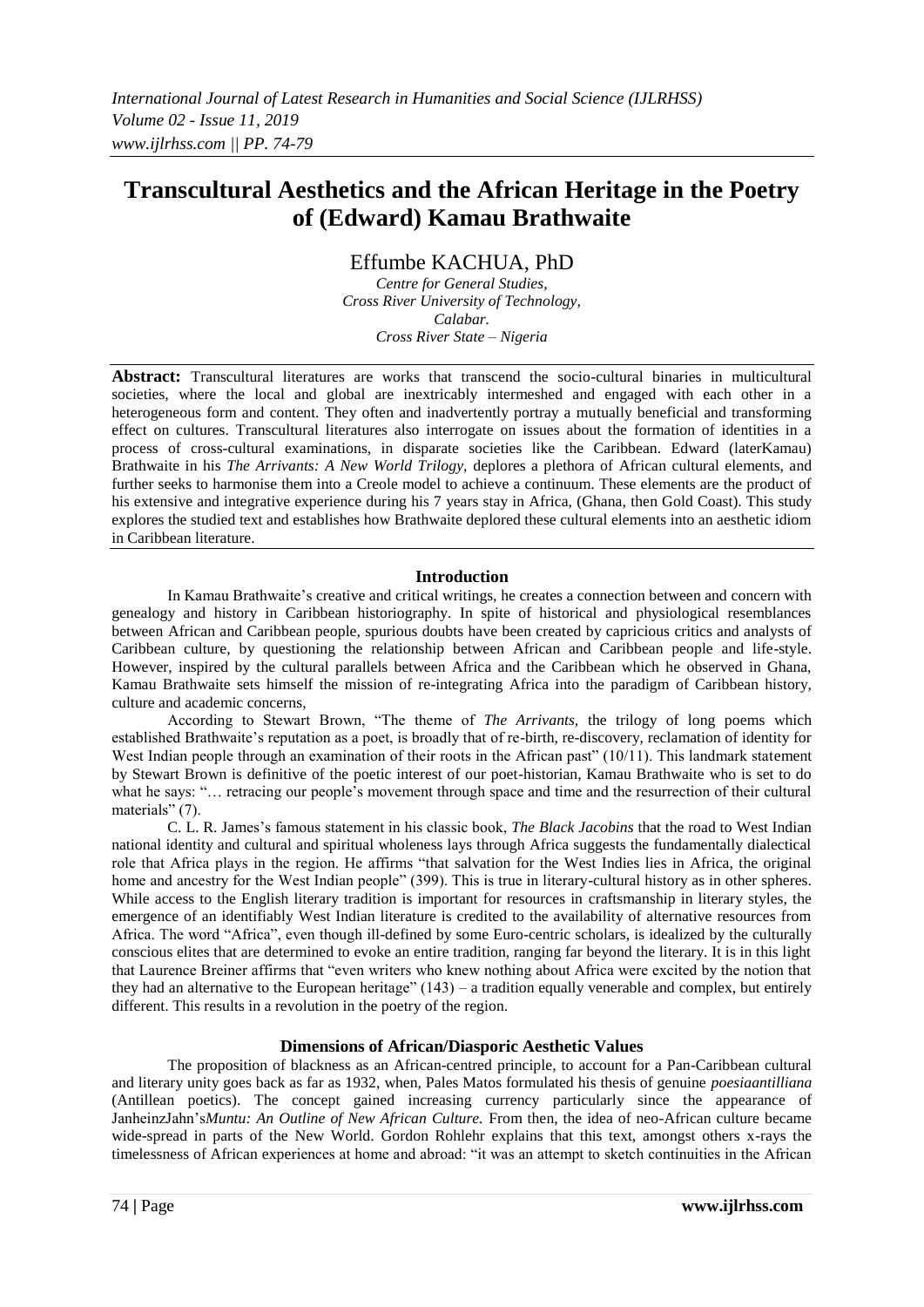## *International Journal of Latest Research in Humanities and Social Science (IJLRHSS)*

## *Volume 02 - Issue 11, 2019*

*www.ijlrhss.com || PP. 74-79*

experience, to suggest links between neo-African expression in the New World and that of the African Continent" (17).

Jahn posits that the essence of African culture has survived centuries of separation, and that it lingers in the souls of African descendants regardless of the distant points of the globe to which the diaspora may have taken them. He claims for instance, that in the "rumba" rhythm of Guillen's and Ballaga's poetry, we can detect a connection with religious dimension of certain African traditions. The way Blacks use words, he argues, has to do with the role played by *Nommo* (a Bantu term used for the creative word) in traditional African society.

Jahn indicates that this concept of *Nommo* in African mythology proposes that words are "the life force … giving life to everything, penetrating everything, causing everything" (124). Within the purview of Brathwaite's creative works, he identifies his Afro-Caribbean sensitivity to the word with this African concept of *Nommo*, which he defines as "the atomic core of language … something that is very much present in all folk cultures, all-preliterate, pre-industrial societies" (236). Jeanne Christensen credits Brathwaite's use of this concept as a cultural-retention in the New World, guiding and engendering the creative drive of all writers with an Afro-centric consciousness: "the concept of *nommo*was carried to the Caribbean (Carry-Beyond) where it was preserved in story and myth" (117).

In the light of this, those interested in the African essence, like Kamau Brathwaite, when inheriting the language from a Western education, tend to convert the European "Logos" into the African *Nommo*. In this regard, Jahn avers that "Cessaire uses European words in an African way" (52). Indeed, in his book, *Muntu:...*Jahn traces most artistic expression of black people from somber notes of the blues to the sounds of African-American work songs, back to the perennially inexhaustible heritage of an African tradition. In all these postulations, Jahn insists on localizing his aesthetic search in cultural symbols coming exclusively from the Afro-Caribbean.

In the imaginations of the Afro-West Indian writers, Africa has always loomed large as a reality and an idea, and the writers' relationship to it has often been defined by a sense of origin, vision of the past and its impact on West Indian people and their place in history. The New World was created out of the bones of a bitter history; this vision of history has been ambivalent. Brathwaite on his part interweaves this vision with dreams of the glory of Africa's ancient civilizations and her kingdoms – Mali, Songhai, Timbuctu in *Rights of Passage* – with the pain of the Africans' involuntary journey to the New World.

The Caribbean poets' engagement with Africa has been both tragic and romantic. The poetic landscape has been informed by past glory, the degradation of the Middle Passage, the legacy of slavery, and the people's desire to survive. The need to locate the Caribbean experience solely in Africa continued in early twentieth century with Harold M. Telemanque's celebration of ancestral achievements:

To those Who lifted into shape The huge stones of the pyramid; Who formed the Sphinx in the desert... Who walked lithely On the banks of the Congo … (73).

In the poem, Telemanque pays glowing tributes to Africa's past, celebrating artistic vision, as well as physical grace; however, the celebrated ancestors remain rooted firmly on African territory only. However, Eric Roach on his part transports Canga, a hero in African folklore to the Caribbean and celebrates his wiles in the "Ballad of Canga":

> He is an old Ashantee man Full of wickedness; Bring obeah straight from Africa; What he curses does not bless (57).

Kamau Brathwaite apotheosises the African past and glory in the gods that inform his creative enterprise. He journeys back to an edenic Africa, where people were close to their gods, and their customs and rituals brought order and ceremony into their daily lives. In this transportation of people, customs and rituals to the New World, Brathwaite sees the humanizing influences that inform the Caribbean identity.

#### **Kamau Brathwaite and the African Worldview**

Africa assumes several symbolic levels in Brathwaite's poetry. Africa represents paradise for those whose ties to their ancestral homes were involuntarily severed, a longed-for symbol of rootedness and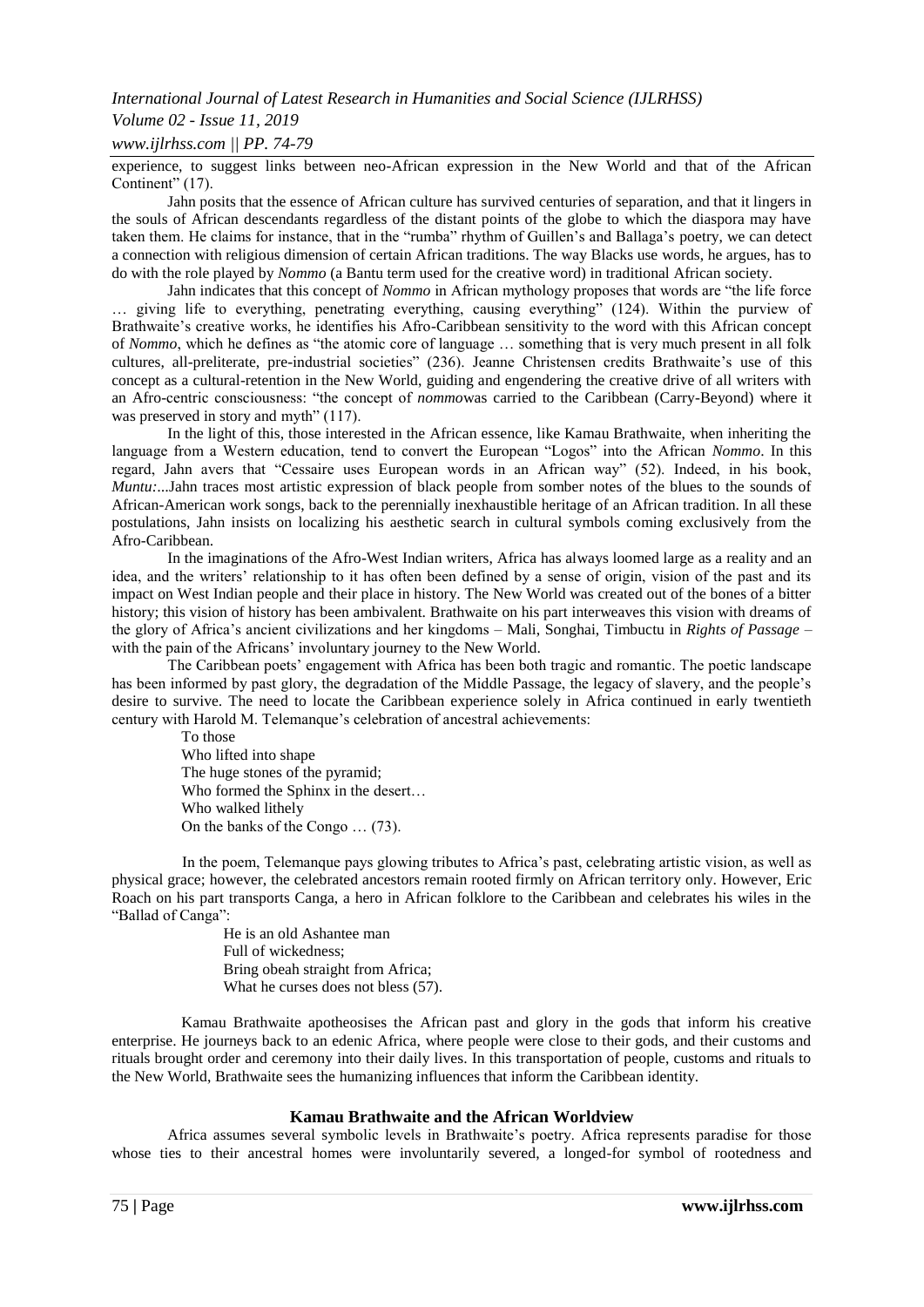*International Journal of Latest Research in Humanities and Social Science (IJLRHSS)*

#### *Volume 02 - Issue 11, 2019*

*www.ijlrhss.com || PP. 74-79*

homeland; it is a mother land of safety and plenty. This is astutely contrasted with the infernal hellish experience of the New World plantations.

In *Mask,* the poem "Prelude" provides an apt introduction to this compression of symbols. Africa leaps into history in the splendor of its ancient kingdoms: Songhai, Mali, Chad, Ghana, Timbuctu, Volta and Benin. At the same time, the ritual music of the drums signals moments of rebirth and beginnings:

Beat heaven of the drum, beat the dark leaven of the dungeon ground where buds are wrapped twisted round dancing roots … (91)

Brathwaite also recalls ancient religious rites: "take the blood of the fowl/drink" (91). Africa is source, bursting with vibrancy, vitality and promise. The New World poet, cut off for so long from Africa, but wants to write himself back deep into historical time. The poet, in his poem "The Awakening" pays tribute to an Akan mythological image – "AsaseYaa, Mother of Earth" (91), and consecrates the tools of his craft to Mother Africa. Here Africa is both place and person.

With Africa as symbol of paradise, Brathwaite's persona is thrilled by the beauty and splendor of Africa, as well as the vastness of its possibilities. In this paradise, he is transformed, and Africa is personified as the muse of his inspiration and the force informing his creativity:

And may the year this year of all years be fruitful beyond the fruit of your labor: shoots faithful to tip juice to stem leaves to green … (92).

In addition to tangible survivals of African culture that out-lived the Middle Passage journey, Brathwaite recognizes a more subtle connection. It is an intuitive force, inescapably African that is an integral part of the Caribbean identity he creates. Africa in memory retains its idyllic intensity, but the real world of the Caribbean can be a dangerous one, and the poet fears not only the violence of his time, but also personal violence if he is not able to create. As he tries to integrate the vision of Africa as paradise into his rewriting of Caribbean identity, he is constantly battling past and present inhumanities. These forces of evil explode in his poem, "Kingston in the Kingdom of This World" in *Third World Poems*. In this poem, Brathwaite superimposes the dangers, the violence and the barren grounds of Kingston, Jamaica onto an African landscape that is like paradise. Like an African traditional griot, his words and actions have ancestral divine powers. The ground is sacred and blessed by the performance of ancient rituals and celebrations:

My authority was foot stamp upon the ground the curves the palms the dancers my authority was nyambura: inching closer embroideries of fingers earrings balancers ... (53).

In reliving the history of strive and disintegration that led to the enslavement of his ancestors, Kamau Brathwaite not only recognizes his historical beginnings in the larger history of Africa, but becomes emotionally linked to the tragedies of that history. The trilogy makes this link almost un-obstructively when the poet, like an African griot, recounts the community history in *Rights of Passage.* The consciousness of the African griot appears to merge with the West Indian griot, when the emotions are recounted in *Islands,* the section of the trilogy that deals with the poet's life in the Caribbean. The tragedy then becomes a West Indian tragedy as well, and Brathwaite integrates into his consciousness in much the same way as Shabine internalises the decimation of the Aruaks in Walcott's *The Schooner's Flight.*

The perpetuation of the myth of Africa is essential in the contemporary Caribbean world wrecked by violence. Out of the recalling of the past, the cultivation of "the tales of the ancestors" will come the creation of tradition and the salvation of spirit, self and community. It is in this respect that Brathwaite invokes the revival spirit in his poem "Sun Song" thus: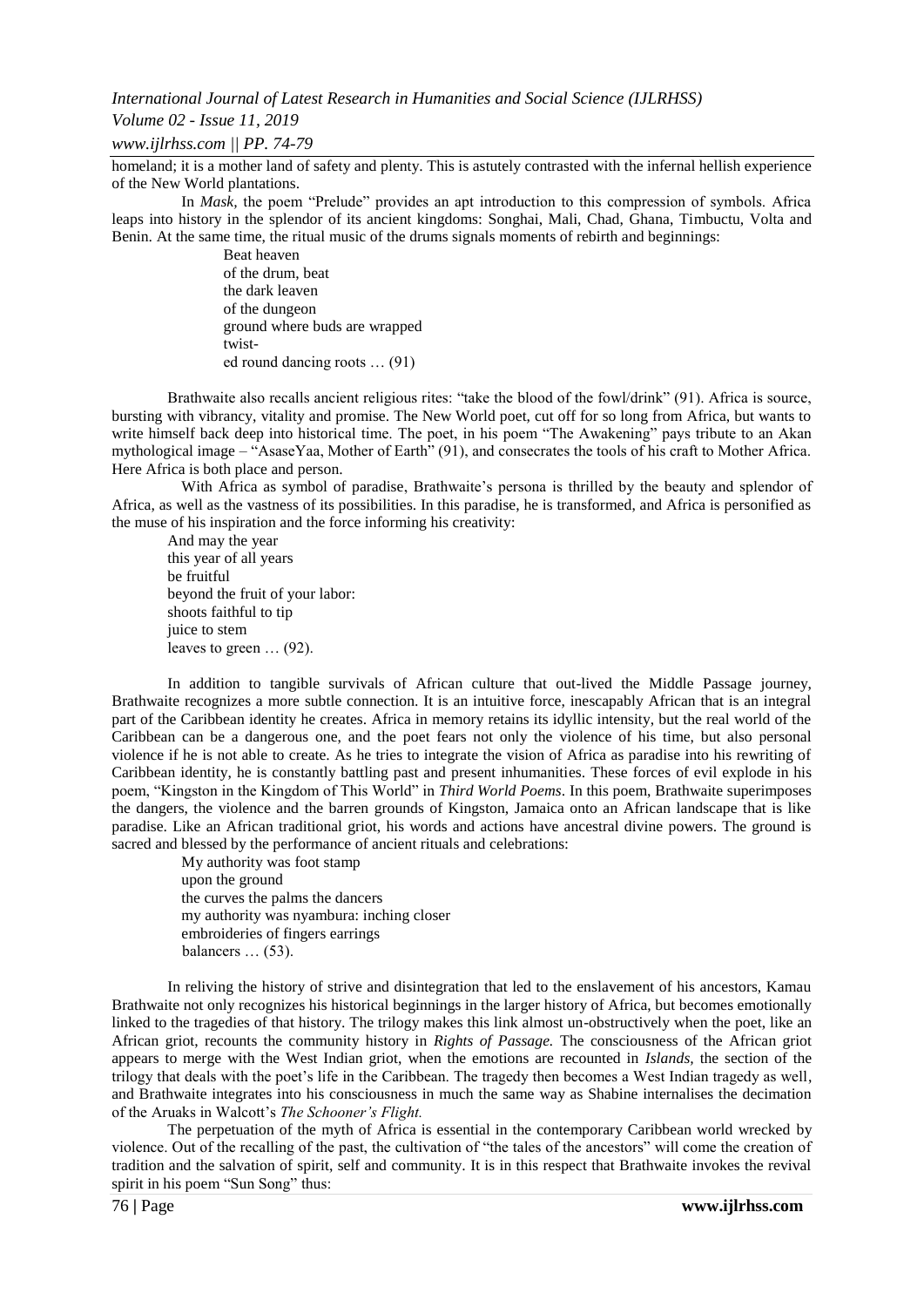spirit of the blaze red river of reflection vermilion dancer out of the antelope isummon you from the trees from ancient memories from the uncurling ashes of the dead that we may all be cleansed …. (57).

In his essay, "The African Presence in the Caribbean Literature", Brathwaite identifies four categories of literature connected to the African experience. The first he describes as "rhetorical" (211). Here, the author knows very little of Africa, and uses Africa as a "mask", "dream" or *nomen.* He does not actively celebrate the African experience and vision. In general, he points out, "rhetorical literature is static, wishful and willful in nature. Although it betrays a significant instinct for Africa, the instinct is based on ignorance and often … on received European notions of "darkest Africa" (214). The second is "the literature of African survival" (211). The literature of this category consciously examines African survivals in the Caribbean, but the author reneges in creating a linkage between discovered survivals (remnants of African languages, rituals and customs) and "the great traditions of Africa" (211). The third category, and the most significant, is "the literature of African expression" (211) which explores the transformation of vernacular materials into literary synthesis. This is the category that my subject-poet dwells on in his creative works. The final category which is like the third is "the literature of reconnection"(211). This type is written by Caribbean writers who have actually lived in Africa, like Kamau Brathwaite himself, and as a result try to reconnect Africa and the New World experiences. According to Brathwaite, these writers' desire is to "consciously reach out to re-bridge the gap with the spiritual heartland" (212).

In light of the self-revelatory nature of this essay, it can be described as Brathwaite's personal manifesto or critical memoir; the contemplative report of the products of his sojourn in Ghana. More than any other Caribbean writer, he is possessed by the spirit and spirits of Africa, and consciously attempts to make connections with an African experience that would explain and give validity and meaning to a Caribbean identity. In fact, in his creative works, the four categories are an integral part of his poetic visions and necessary steps in the movement towards reconnection.

Brathwaite does not limit the attempt at reconnection to the Caribbean only. He envisions a holistic diasporic connection; thus in "Blues for Billie Holiday", he links the African-American experience to Africa:

She travels far back. ex

plores ruins, touches an old immemorial

legends

everyone but herself has forgotten. She

becomes warrior and queen and keeper of the

tribe.There is no fear where she walks….(11).

In Black America as in the Caribbean, the colonization process haddistorted and at times eliminated self and identity. In Black America and the Caribbean, this knowledge of Africa, direct, indirect or internal is powerful and creative and has the additional force of protection, the protection of the self and identity. The chasm between Black America, the Caribbean, and African must be bridged; the "ruins" explored and reconstructed in order to bring into being the New World self and identity. Brathwaite has the determined desire to rebuild the ruins.

Brathwaite is concerned with this warped perception of Caribbean people as existing outside of "race", "culture" and "history". Such a perception, based upon a denial of African experience, reinforces the position that the black person in the Caribbean is without history and ancestral roots. Realizing this, Brathwaite deftly places Africa not onlyin his creative and polemical essays, where it legitimately belongs, but at the centre of the aesthetic principles and cultural mythology he is developing. He artistically reclaims the links, and consciously refashions the cultural connections between Africa and the Caribbean. He transforms Orlando Patterson's protagonist in *AnAbsenceofRuins*, Alexander Blackman's tentative groping through the historical past into an active pilgrimage of rediscovery, a movement from negation to affirmation; for Alexander Blackman is aware, on some level, that there is a buried history waiting to be excavated, a history that goes beyond "twisted bones of crippled, mutilated black slaves"(74):

One day I shall destroy those evil institutes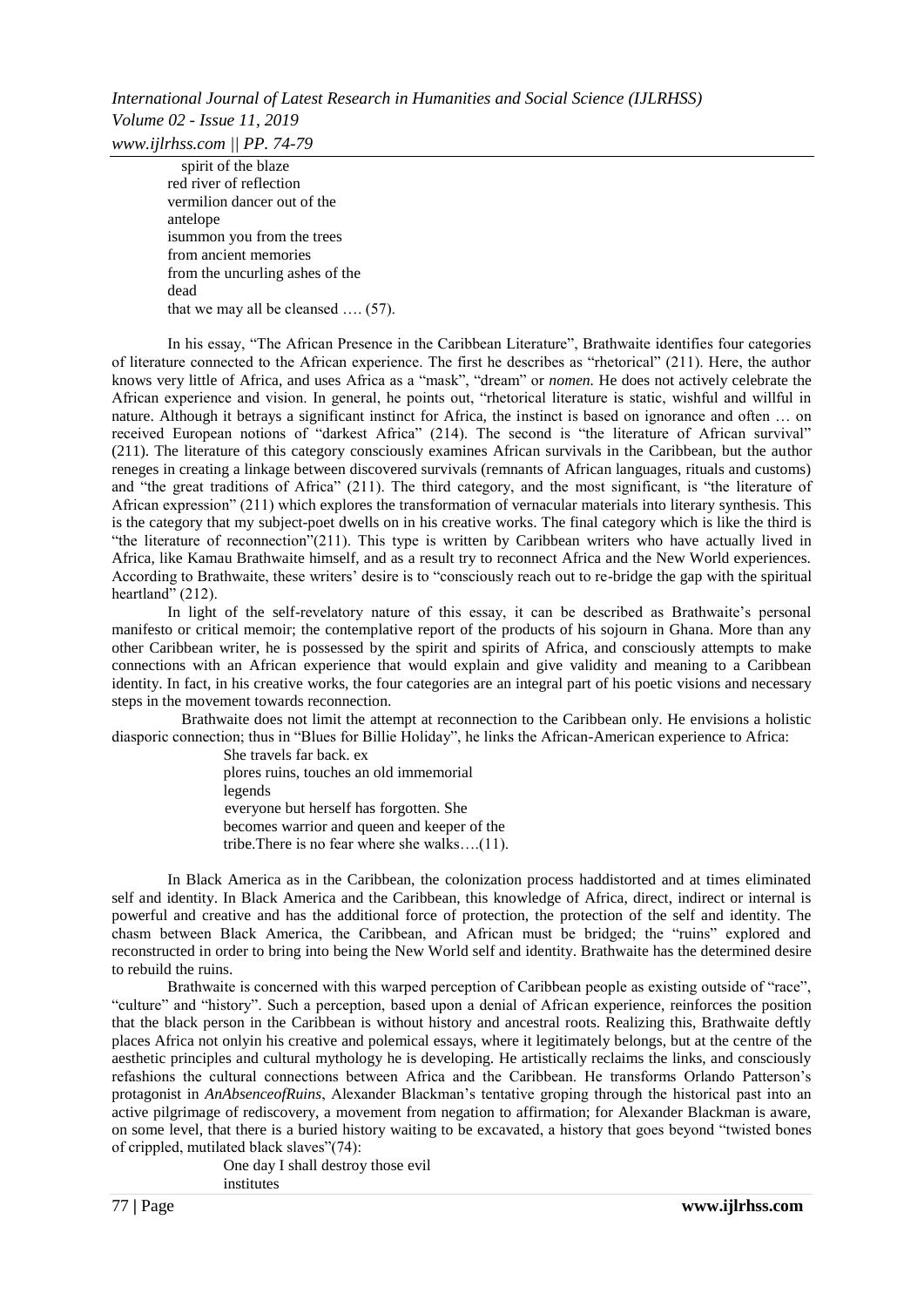*International Journal of Latest Research in Humanities and Social Science (IJLRHSS) Volume 02 - Issue 11, 2019 www.ijlrhss.com || PP. 74-79*

> with their corridors and shelves of lies. and I shall burn them to the ground. I, Alexander Blackman, shall redeem the truth of my heritage, of my great past, that lies hidden somewhere (104-05).

Brathwaite's cultivation of the myth of an African motherland offers spiritual unity and self realization. In cultivating this myth, Brathwaite confronts the pains of the Middle Passage, and slavery's tortured reality of dispossession. But attempts at dispossession are not entirely successful. Instead of a total destruction of African culture, there is a camouflage and burial of African traditions and rituals. In "Prelude", the opening poem of *Rights of Passage* Brathwaite ranges from Caribbean plantation existence, to life in the early glorious Kingdoms of Africa, to African slavery and the journey to the New World. In "Epilogue", the closing poem, the persona undergoes a magnitude of experiences as he journeys from the Caribbean to Paris, Brixton, London, New York and Rome. The full essence of this journey-motif by these personas- Brathwaite's and Orlando Patterson's- is in the full realization of the self, and identification of the soul and spirit with the extant past. In Brathwaite's persona's consciousness, there is a peculiar merger of pristine lyrical world and the everyday world of endless toil; hope is short-lived, but the struggle continues:

but my people know that the hot day will be over soon that the star that dies the flamboyant carrcass that rots in the road in the gutter will arise rise rise in the butterflies of a new and another morning (81-2).

To arrive at this "new morning",the experience of slavery has to be recalled; a denial of this experience results in spiritual and intellectual death. Against other Caribbean writers as Walcott, Brathwaite urges that the "stain" of slavery is an integral part of Caribbean collective consciousness, and must be named: it is an always present reminder of separation, dislocation, and isolation. This argument suffices very strongly because the slaves suffered a dual isolation: from their ancestors and their social heritage and from their community, hence an insistent need for reclamation and return. June Bobb consents to Edward Kamau Brathwaite's urge because she adjudges that:

Brathwaite sees this reclamation of communal memory as his literary and spiritual task. He must dig deeply within the Caribbean existence and consciousness to recover the past; this imagination is the medium through which the past is reclaimed and transcended. Out of the reclamation of knowledge, the understanding of the past and the transcendence of its evils will come the Caribbean identity (63-4).

Plausible evidence is identified in the Caribbean religious worship and the possession of worshippers by the *Loa* (especially *Ogun*, *Erzulie, Legba)*. In this, Brathwaite finds the most powerful African religious experience in the Caribbean, its tenacity and potency serving to explain the lesser rites (pocomania in Jamaica and shango in Trinidad). He emphasizes the intensity of self-identification of the worshippers with divine powers as sources of psychological succor; implicitly, the same experience which overcomes the dehumanization of slavery.